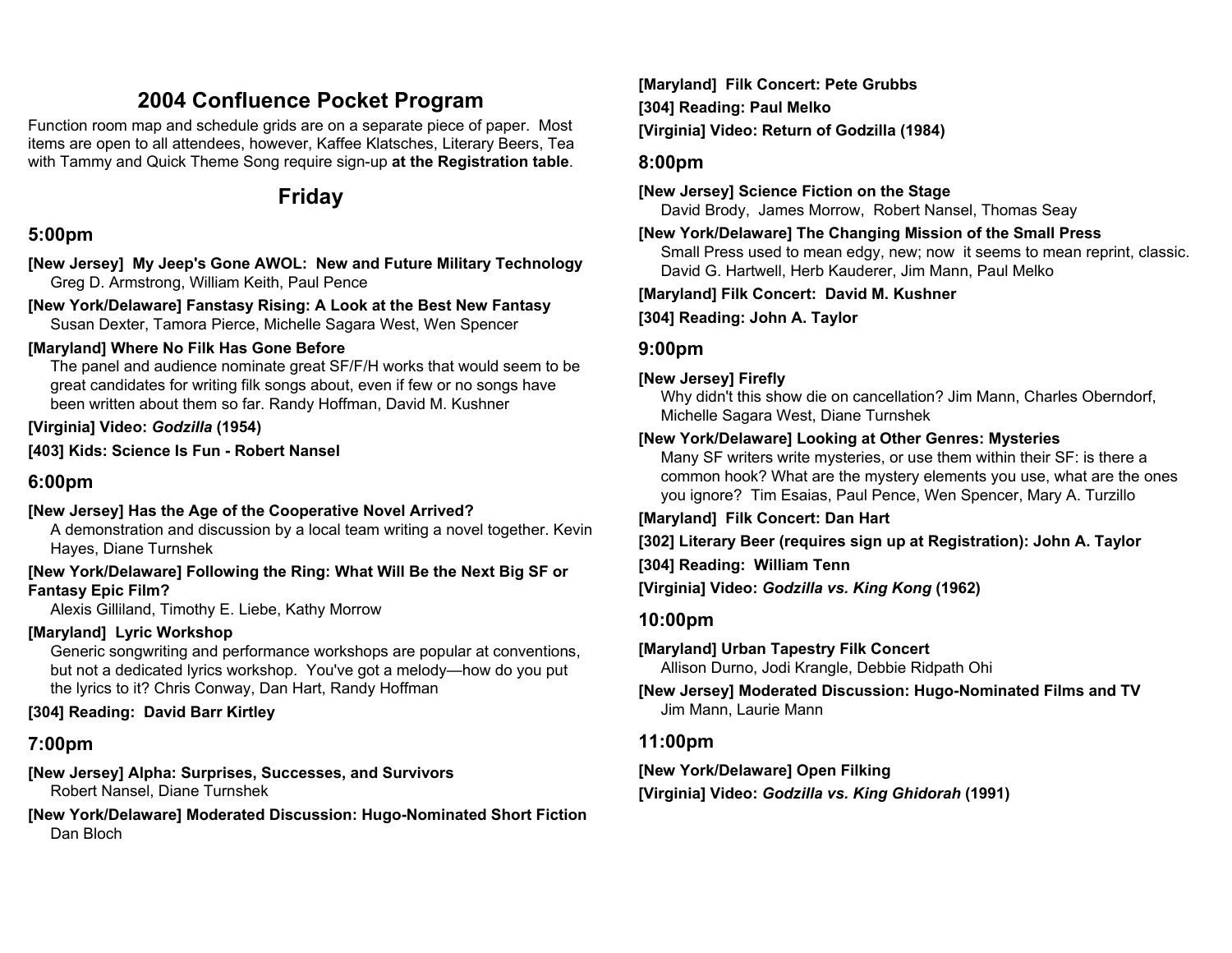# **Saturday**

### **9:00am**

**[Virginia] Video:** *Rebirth of Mothra* **(1996)** 

# **10:00am**

**[New York/Delaware] Mod. Discussion: Hugo-Nominated Novels - Ann Cecil** 

## **[302] Writing Exercises**

Bring a pen and paper, led by Robert Nansel.

# **11:00am**

#### **[New Jersey] Space: The Next 50 Years (in Real Life and in SF)**  William Keith, Paul Pence, Bud Sparhawk, Shane Tourtellotte, Mary A. Turzillo

# **[New York/Delaware] Beyond King: The Range of Modern Horror**

Mike Arnzen, Lawrence C. Connolly, David G. Hartwell, David Barr Kirtley, John A. Taylor

**[Virginia] Video:** *Monster Zero* **(1965)** 

**[Ohio] Autographing: Alan Irvine, Herb Kauderer** 

**[302] Kaffee Klatsch (requires sign-up at Registration): Alexis Gilliland, Michelle Sagara West** 

**[304] Reading: GoH Reading: "My Jokes" - Michael Kandel** 

**[403] Kids: Kinderfilk, Urban Tapestry** 

# **12:00pm**

# **[New York/Delaware] Not Just For Kids: The Best in YA SF & Fantasy**

Susan Dexter, Alan Irvine, Robert Nansel, Tamora Pierce, Mary A. Turzillo

### **[New Jersey] Writing in Another's Universe**

Since Sherlock Holmes, authors have been creating more stories using characters and universes "not their own.'" Now it has become a regular business, and derives not just from stories but also from games, movies and TV shows. How do you stay creative? What are the good points and the problems? William Keith, Will McDermott, Wen Spencer

### **[Maryland] Filk Concert: Mark Mandel**

**[302] Alpha Attendees Meet Debbie Ridpath Ohi** 

**[304] Reading: Fruma Klass** 

# **1:00pm**

## **[New Jersey] The Canals of Mars**

This talk will address the Martian canal system, as observed by Giovanni Virginio Schiaparelli and Percival Lowell, and consider its implications for Martian civilization. The prospects for communication and trade will be discussed. Reductions in space program expenses, through inviting the Martians to visit us first, will be proposed. Tim Esaias

### **[New York/Delaware] Beyond Kuttner & Tenn: Humor in SF & Fantasy**

Humor has been an important part of SF and fantasy, at least since Kuttner wrote of a drunken inventor and his attempt to make a better beer opener ("The Proud Robot"). Humor in its various forms, from satire to farce, from the subtle to that which causes us to laugh out lough, remains an important part of the field. Is humor in an SF or fantasy setting different from humor in other genres? Humor in our genre, where it's been, where it is, and where it's going. Tobias Buckell, Alexis Gilliland, Michael Kandel, Kathy Morrow, William Tenn

### **[Maryland] One-shot Concerts**

**[Virginia] Video:** *Godzilla vs. MechaGodzilla* **(1993)** 

**[Ohio] Autographing: William Keith, Mary A. Turzillo** 

- **[302] Tea with Tammy (requires sign-up at Registration)**  Tamora Pierce
- **[304] Reading: Wen Spencer**

**1:30pm** 

**[403] Kids: Milk and Cookie Klatsch** 

# **2:00pm**

# **[New Jersey] Bowdlerizing of Science Fiction for the Modern Market**

Bowdlerizing means "to modify by abridging, simplifying, or distorting in style or content." Is SF being bowdlerized for a less sophisticated public? Tobias Buckell, Tim Esaias, David Barr Kirtley, Fruma Klass, Paul Melko

# **[New York/Delaware] Without Borders: A Look at Interstitial Arts**

Interstitial literature can fall into the cracks between genres or it can bind two or more genres together (see http://www.artistswithoutborders.org/). The panel discusses such literature, both from a reader's perspective as well as from the perspective of a writer or editor. Is such fiction more common now than it was 30 years ago, or does it just seem that way because we're more prone to notice it? David G. Hartwell, James Morrow, Charles Oberndorf

# **[Maryland]: Boogie Knights Filk Concert**

At the end of this concert, Randy Hoffman needs to see anyone who signed up for the "Quick, We Need A Theme Song."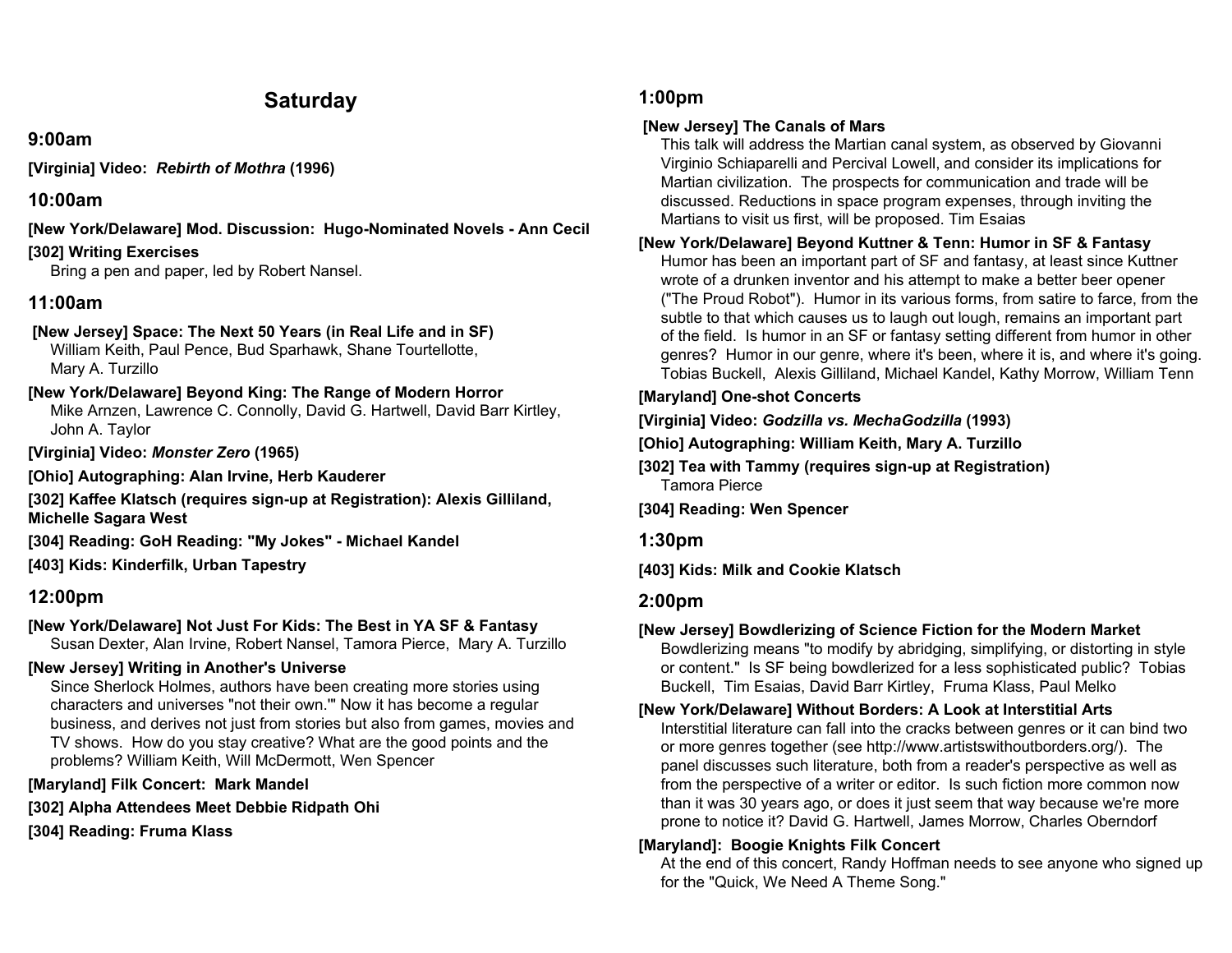#### **[Ohio] Autographing: Triangulations 2004**

**[302] Moderated Discussion: The Furry Phenomenon and its Appeal to the Younger Generation** 

DyreDream, Leslie Mann

- **[304] Reading: Michelle Sagara West**
- **[403] Kids: Here Be Dragons**  Alan Irvine

# **3:00pm**

**[New York/Delaware] Interview of Guest of Honor Michael Kandel, Conducted by James Morrow** 

**[Virginia] Video:** *Gamera: Guardian of the Universe* **(1995)** 

# **4:00pm**

**[New Jersey] Moderated Discussion: Fan Fiction Online**  Is fanfic constructive writing or just disguised porn? Daisy Gamgee

**[New York/Delaware] The Space Opera Revival**  Kathryn Cramer, David G. Hartwell

**[Maryland] Filk Concert: Mark Bernstein** 

**[Ohio] Autographing: Michael Kandel, James Morrow** 

**[302] Kaffee Klatsch (requires sign-up at Reistration): Lawrence C. Connolly, Charles Oberndorf** 

**[304] Reading: Alexis Gilliland** 

# **4:30pm**

**[Virginia] Video:** *Spirited Away* **(2002) Anime Encore** 

# **5:00pm**

#### **[New Jersey] Flash Fiction: Flash of the Moment or Wave of the Future?**  Can you tell a story in 750 words or less? Mike Arnzen, Tobias Buckell, Laurie Mann, Thomas Seay, Diane Turnshek

### **[New York/Delaware] Twain's Connecticut Yankee, William Tenn**

**[Maryland] Filk Concert: Dave Rood** 

**[Ohio] Autographing: Tamora Pierce, Wen Spencer** 

**[302] Beer Tasting** 

Sample some interesting beers - donations welcomed! James Walton,

**[304] Reading: Lawrence C. Connolly** 

## **6:00pm**

### **[Maryland] Quick, We Need a Theme Song!**

At the end of the Boogie Knights Concert, Randy Hoffman gave participating songwriters a worthless single-paragraph back-cover-blurb-style description of a classic SF/F/H story, but weren't told the title of the story. The writers spent the last three hours writing an instafilk "theme song" for the story based on that paragraph. Now, the paragraphs will be read and the songwriters will perform the newly composed songs. The story titles are then revealed and we find out how appropriate (or not) the songs really are. Songwriters must sign up for this at the Registration table in advance.

# **7:00pm**

**[Virginia] Video: Tristar's** *Godzilla* **(1998)** 

### **8:00pm**

**[New York/Delaware] The Confluence Play: "Encounter at FourPoints" [Maryland] Moderated Discussion: Retro Hugos - Jim Mann** 

## **9:00pm**

**[New York/Delaware] Poetry Readings - Tim Esaias, Mary Turzillo & Others** 

**[Maryland] Romance Above Ground: SF Romance**  If there's all that sex, why bother with physics? Juanita Coulson, Timothy E. Liebe, Tamora Pierce, Wen Spencer, Diane Turnshek

**[302] Literary Beer (requires sign-up): James Morrow & Kathy Morrow [Virginia] Video:** *Godzilla vs. Destroyah* **(1995)** 

# **9:30pm**

**[New York/Delaware] Featured Filker Concert: Chris Conway [Virginia] Video:** *Destroy All Monsters* **(1968)** 

### **10:00pm**

### **[302] Wine Tasting – Zane Melder**

Try some interesting wine (and cheese) - donations welcomed!

**[304] Reading: Daisy Gamgee (This reading is for adults only)** 

# **11:00pm**

**[New York/Delaware] Open Filk**